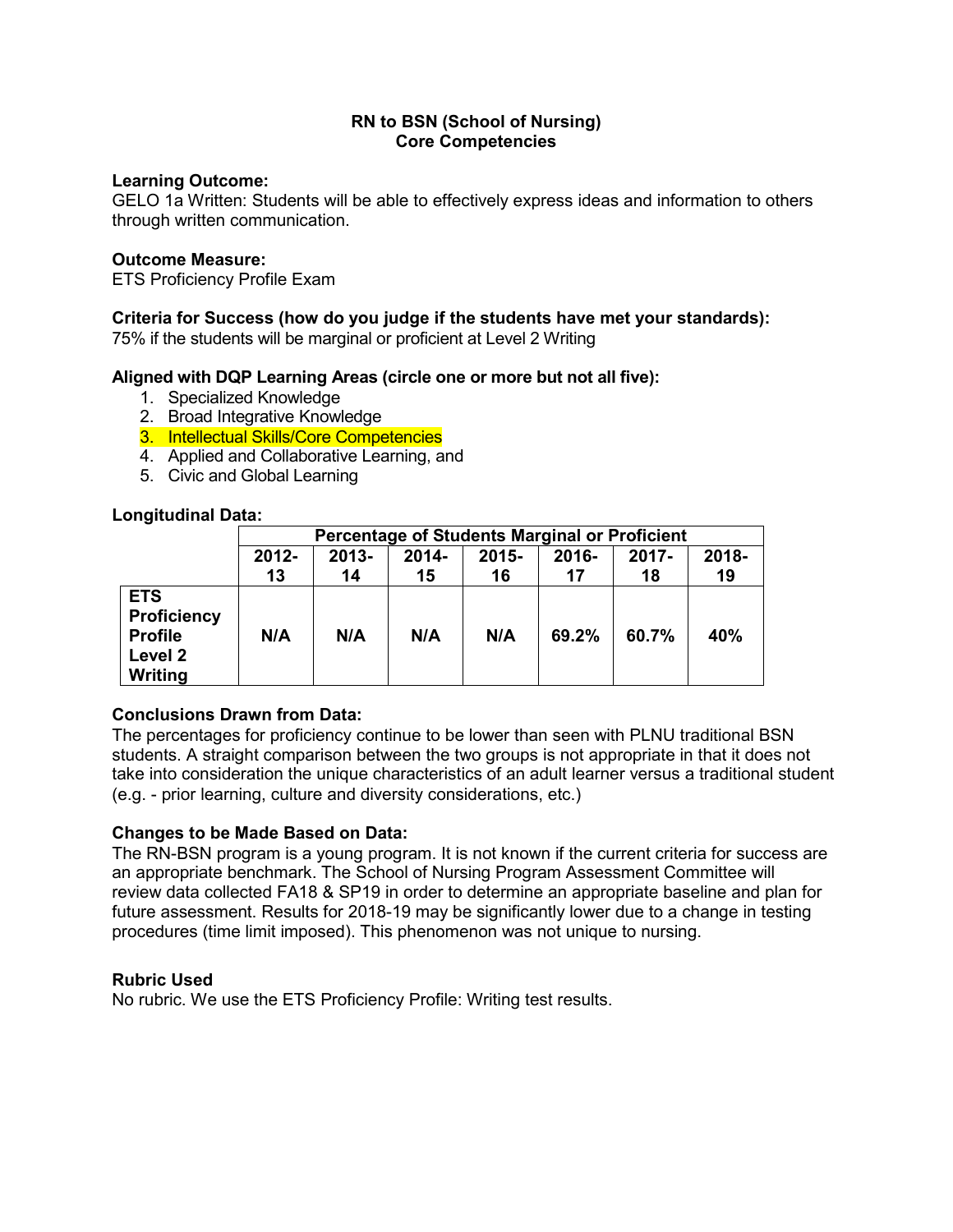### **Learning Outcome:**

GELO 1b Oral: Students will be able to effectively express ideas and information to others through oral communication.

## **Outcome Measures:**

## **NRS 440: Creative Project revisited**

Using the Creative Project completed in NRS 350, student will reflect and apply recent learning and development to the vocation of nursing. Students will "revisit" their purpose and choice of the creative project completed during their first term to reflect on how this project influenced or shaped their ideas for "professional" nursing practice.

## **NRS 440: EBP Presentation**

Students synthesize Evidence Based Practice (EBP) Phases I and II (completed in previous NRS courses) with Phase III into final presentation of EBP Proposal.

#### **Criteria for Success (how do you judge if the students have met your standards):**

75% of students will show achievement at the Developed or Highly Developed levels

## **Aligned with DQP Learning Areas (circle one or more but not all five):**

- 1. Specialized Knowledge
- 2. Broad Integrative Knowledge
- 3. Intellectual Skills/Core Competencies
- 4. **Applied and Collaborative Learning, and**
- 5. Civic and Global Learning

#### **Longitudinal Data:**

| <b>Course/Assignment</b>       | <b>Semester</b>  | N         | Percentage of<br><b>Students Developed</b><br>or Highly Developed |
|--------------------------------|------------------|-----------|-------------------------------------------------------------------|
| NRS 440/Creative Project       | <b>Fall 2016</b> | <b>NA</b> | <b>NA</b>                                                         |
| NRS 440/Creative Project       | Spring 2017      | 21        | 95%                                                               |
| NRS 440/Creative Project       | <b>Fall 2017</b> | 53        | 98.1%                                                             |
| NRS 440/Creative Project       | Spring 2018      | 34        | 100%                                                              |
| NRS 440/Creative Project       | <b>Fall 2018</b> | 44        | 99%                                                               |
| NRS 440/Creative Project       | Spring 2019      | 26        | 99%                                                               |
| NRS440/EBP Presentation        | <b>Fall 2016</b> | NA.       | <b>NA</b>                                                         |
| <b>NRS440/EBP Presentation</b> | Spring 2017      | <b>NA</b> | <b>NA</b>                                                         |
| NRS440/EBP Presentation        | <b>Fall 2017</b> | 53        | 96.2%                                                             |
| NRS440/EBP Presentation        | Spring 2018      | 34        | 97%                                                               |
| NRS440/EBP Presentation        | Fall 2018        | 49        | 98%                                                               |
| NRS440/EBP Presentation        | Spring 2019      | 24        | 88%                                                               |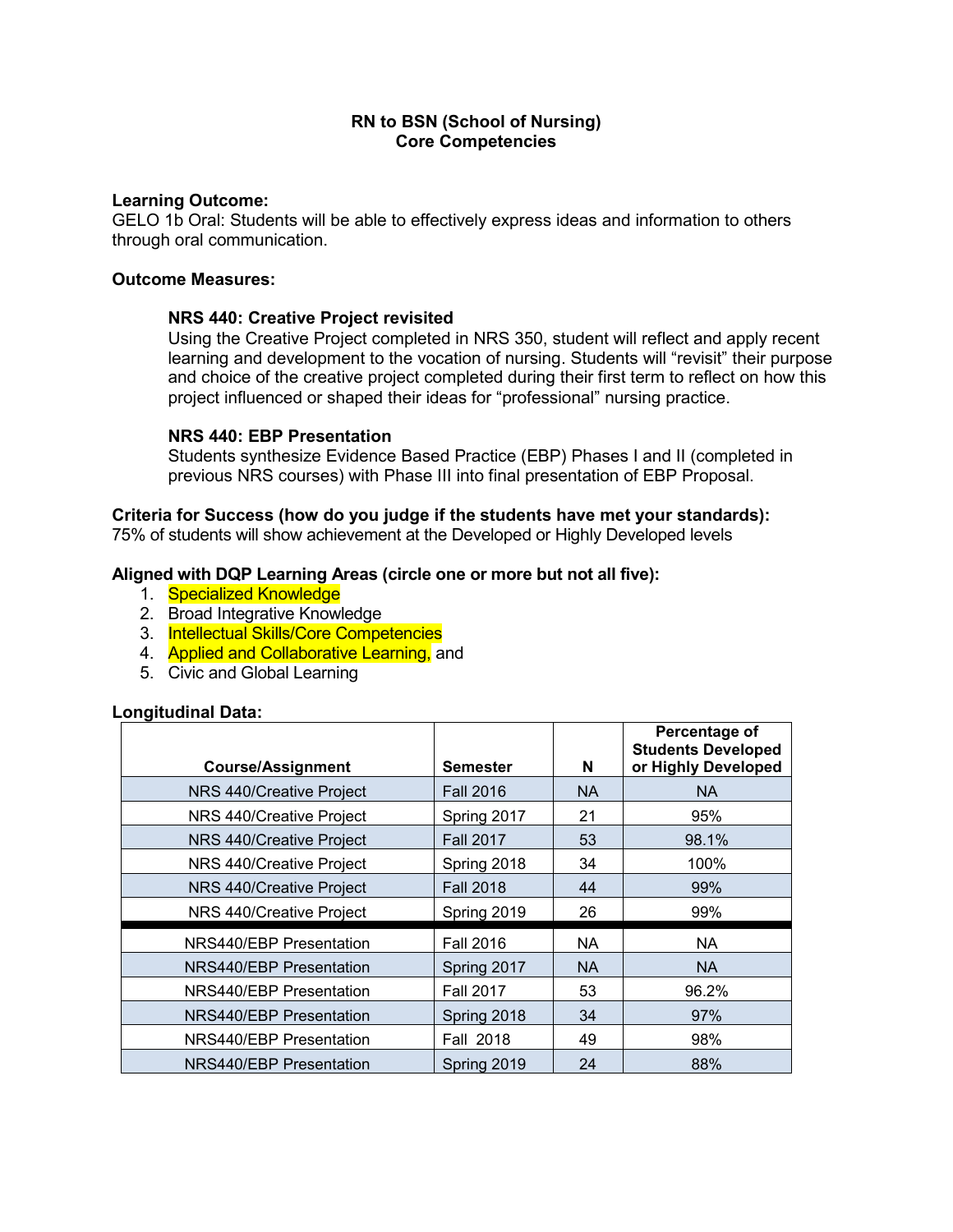(The RN-BSN program was a new program during FA16 & SP17. Challenges with technology and the development of initial assessment procedures led to a lack of data during those semesters.)

#### **Conclusions Drawn from Data:**

Students are meeting established benchmarks for FA18 and SP19. Current methods of teaching/learning are providing adequate means to measure.

## **Changes to be Made Based on Data:**

Continue to monitor.

#### **Rubric Used**

Creative Project Revisited Assignment Rubric EBP Phase III Project Assignment Rubric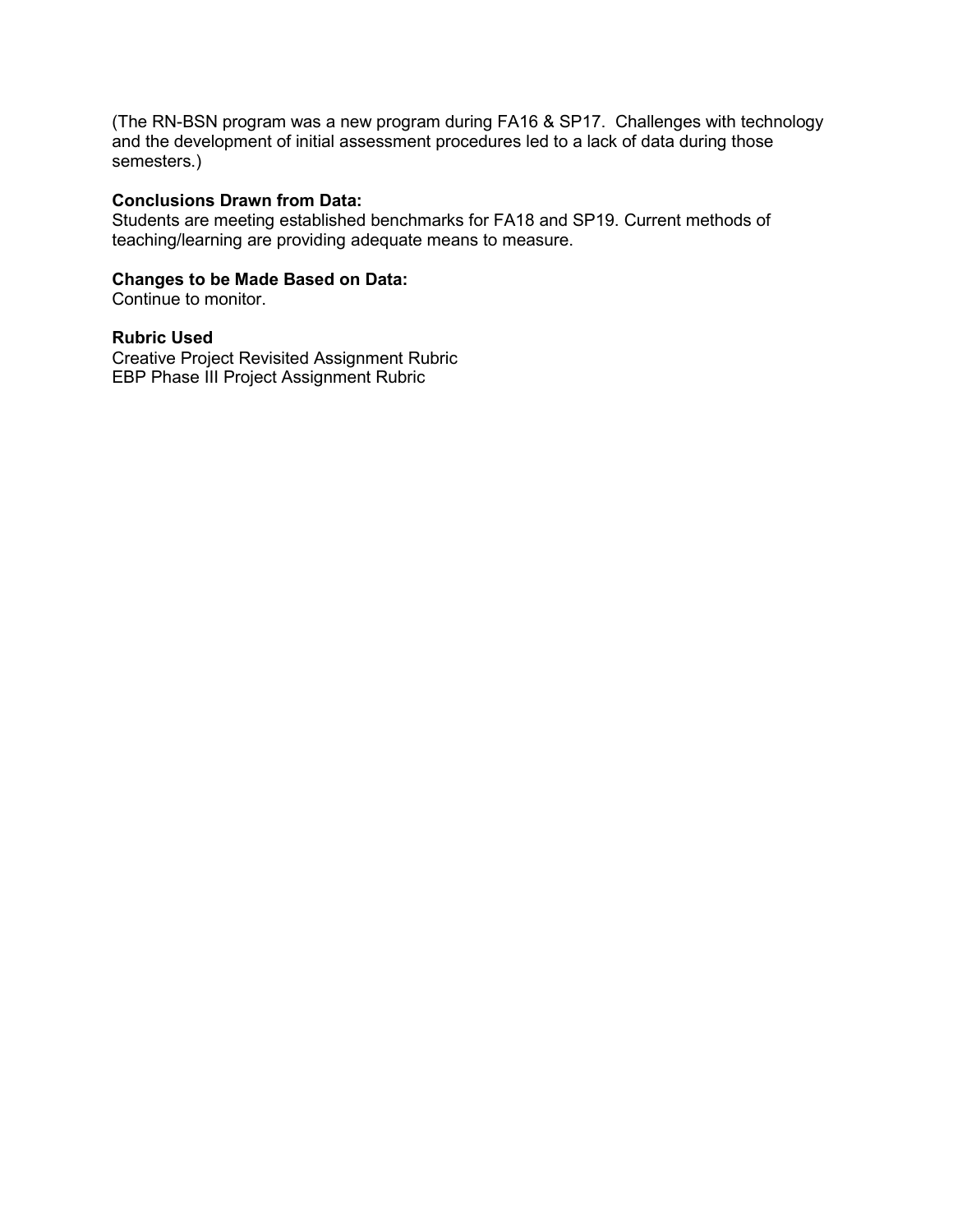### **Learning Outcome:**

GELO 1c Information Literacy: Students will be able to access and cite information as well as evaluate the logic, validity, and relevance of information from a variety of sources

## **Outcome Measure:**

## **NRS 440: EBP Project**

Students synthesize Evidence Based Practice (EBP) Phases I and II (completed in previous NRS courses) with Phase III into final written EBP Proposal.

**Criteria for Success (how do you judge if the students have met your standards):** 75% of students will show achievement at the Developed or Highly Developed levels

## **Aligned with DQP Learning Areas (circle one or more but not all five):**

- 1. Specialized Knowledge
- 2. Broad Integrative Knowledge
- 3. Intellectual Skills/Core Competencies
- 4. Applied and Collaborative Learning, and
- 5. Civic and Global Learning

## **Longitudinal Data:**

We have had multiple challenges with technology and the development of assessment procedures for the RN-BSN program, due to this being a new program and report. Data for the SP17 semester is not available.

| <b>Course/Assignment</b> | <b>Semester</b>  | N         | Percentage of<br><b>Students Developed</b><br>or Highly Developed |
|--------------------------|------------------|-----------|-------------------------------------------------------------------|
| NRS440/EBP Project       | <b>Fall 2016</b> | <b>NA</b> | <b>NA</b>                                                         |
| NRS440/EBP Project       | Spring 2017      | 20        | 85%                                                               |
| NRS440/EBP Project       | <b>Fall 2017</b> | 53        | 83.4%                                                             |
| NRS440/EBP Project       | Spring 2018      | 34        | 91%                                                               |
| NRS440/EBP Project       | <b>Fall 2018</b> | 49        | 98%                                                               |
| NRS440/EBP Project       | Spring 2019      | 24        | 87%                                                               |

#### **Conclusions Drawn from Data:**

Students are meeting established benchmarks. Current methods of teaching/learning are providing adequate means to measure.

#### **Changes to be Made Based on Data:**

Continue to monitor.

#### **Rubric Used**

EBP Phase III Project Assignment Rubric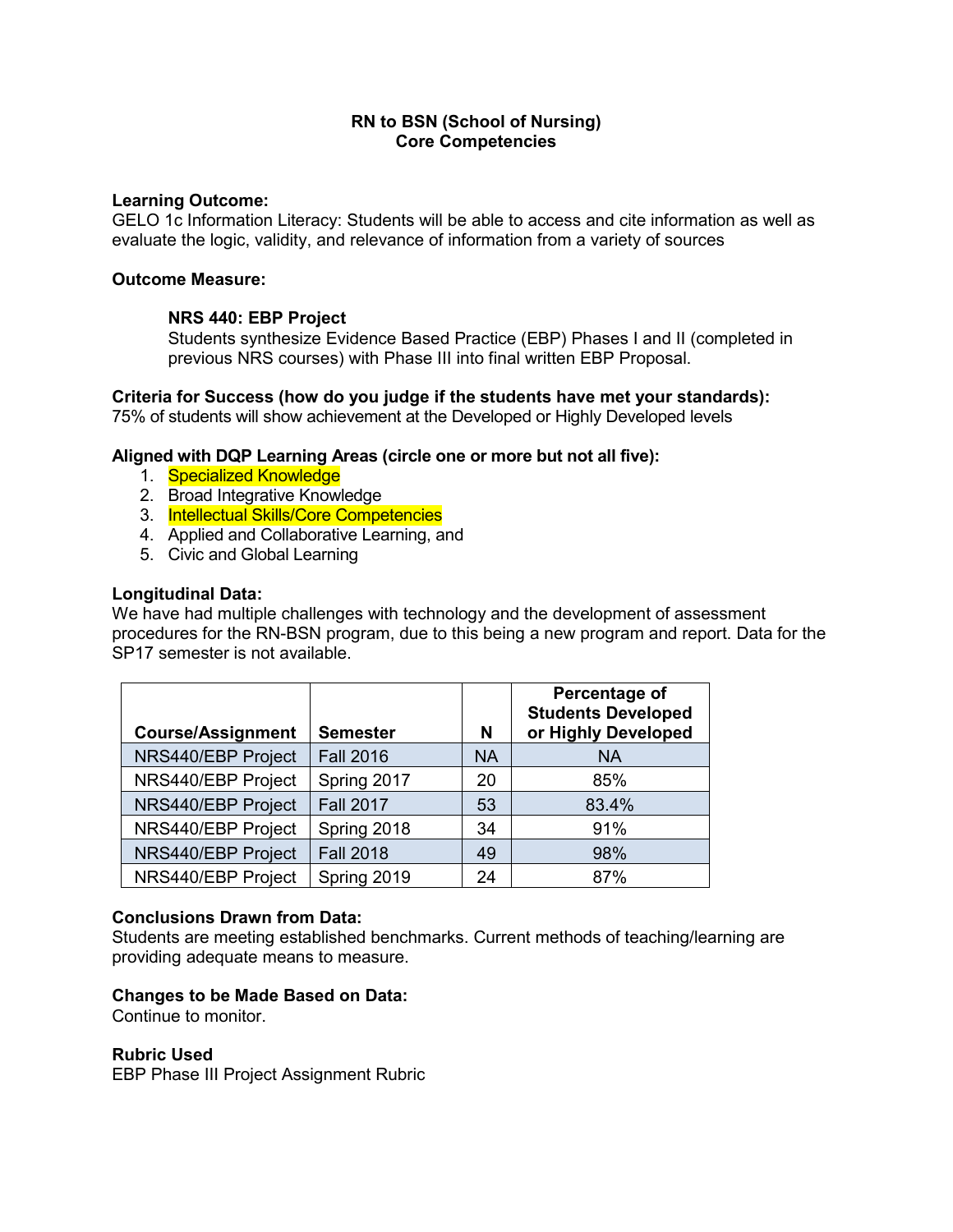## **Learning Outcome:**

GELO 1d Critical Thinking: Students will be able to examine, critique, and synthesize information in order to arrive at reasoned conclusions.

## **Outcome Measure:**

ETS Proficiency Profile Exam: Reading

## **Criteria for Success (how do you judge if the students have met your standards):**

75% if the students will be marginal or proficient at Level 2 Reading/Critical Thinking

## **Aligned with DQP Learning Areas (circle one or more but not all five):**

- 1. Specialized Knowledge
- 2. Broad Integrative Knowledge
- 3. Intellectual Skills/Core Competencies
- 4. Applied and Collaborative Learning, and
- 5. Civic and Global Learning

#### **Longitudinal Data:**

|                                                                   | <b>Percentage of Students Marginal or Proficient</b> |     |                                                 |     |       |       |         |  |
|-------------------------------------------------------------------|------------------------------------------------------|-----|-------------------------------------------------|-----|-------|-------|---------|--|
|                                                                   | 2012-13                                              |     | 2013-14   2014-15   2015-16   2016-17   2017-18 |     |       |       | 2018-19 |  |
| <b>ETS</b><br>Proficiency<br><b>Profile</b><br>Level 2<br>Reading | N/A                                                  | N/A | N/A                                             | N/A | 76.7% | 61.6% | 43.2%   |  |

# **Conclusions Drawn from Data:**

The percentages for proficiency are lower than seen with PLNU traditional BSN students. A straight comparison between the two groups is not appropriate in that it does not take into consideration the unique characteristics of an adult learner versus a traditional student (e.g. prior learning, culture and diversity considerations, etc.)

# **Changes to be Made Based on Data:**

The RN-BSN program is a young program, and too little data has been collected so far to know if the current criteria for success are an appropriate benchmark. The School of Nursing Program Assessment Committee will review data collected during SU18, and FA18, and SP19 in order to examine a downward trend however, these results are consistent with other Adult Degree Completion programs at PLNU and may be more reflective of a change in testing procedures than critical thinking.

#### **Rubric Used**

No rubric. We use the ETS Proficiency Profile: Reading test results.